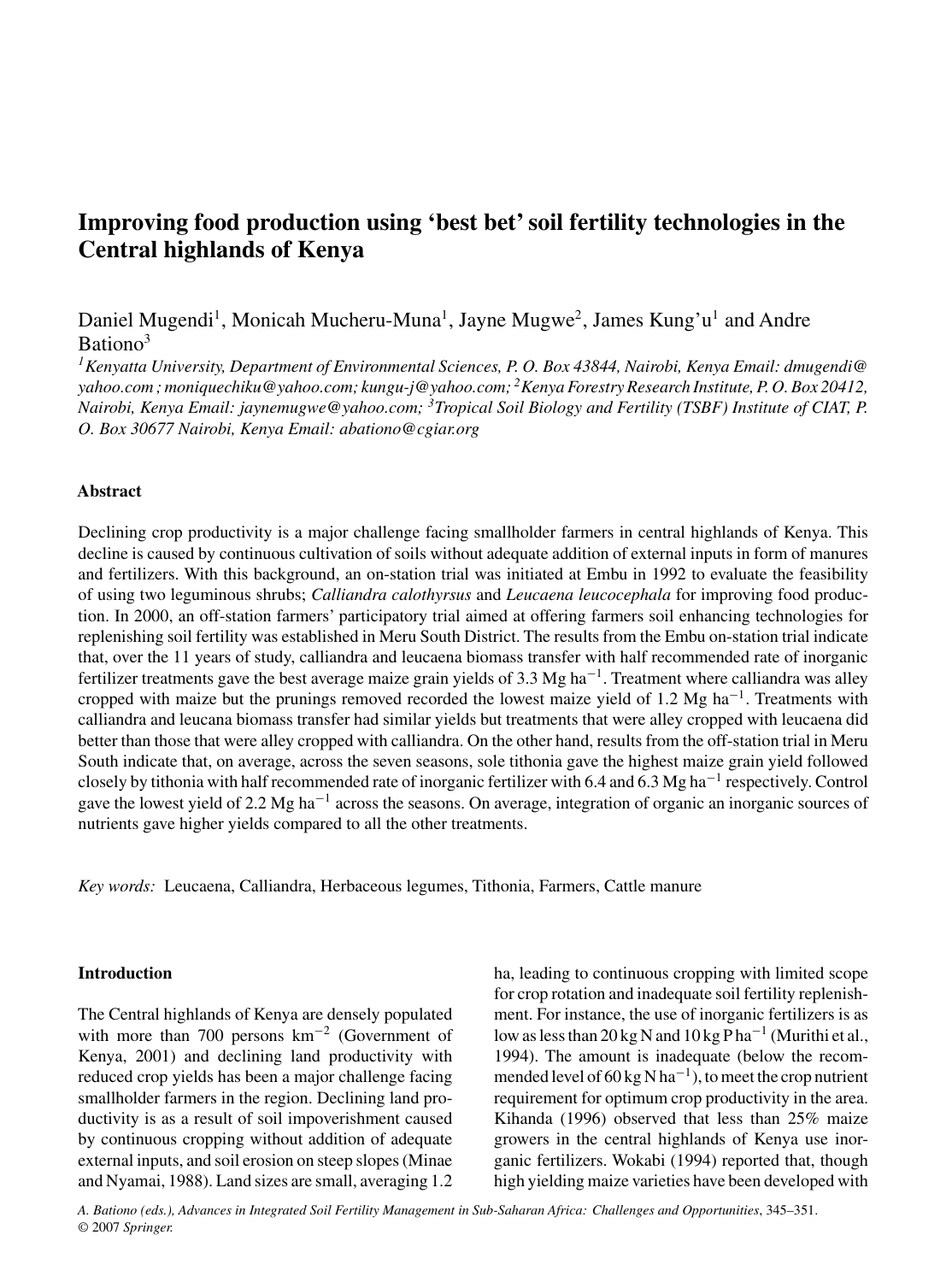yield potentials of  $7-12$  Mg ha<sup> $-1$ </sup>, maize yields at the farm level hardly exceed 1.5 Mg ha<sup>−</sup>1.

Research work by Gachengo (1996), Kihanda (1996), Gitari et al. (1997), Mugendi et al. (1999), Mutuo et al. (2000) and Nziguheba and Mutuo (2000) reported positive results from use of biomass from mucuna, crotalaria, manure, tithonia, calliandra and leucaena for soil fertility improvement in Kenyan highlands. These organic inputs are important components in soil fertility replenishment and hence need to be evaluated on-farm by farmers. An on-station trial was established in Embu in 1992 to evaluate the performance of calliandra and leucaena on soil fertility replenishment. In 2000 a multidisciplinary participatory trial was established in Meru South District to bring feasible soil nutrient replenishment technologies to the smallholder resource poor farmers.

## **Materials and methods**

#### *Study area*

The on-station trial was located at the Kenya Agricultural Research Institute Regional Centre (Embu), in the central highlands of Kenya. The site is characterized by a bimodal rainfall distribution, which ranges from 1200 mm to 1500 mm per annum. The soils are commonly known as "Kikuyu Red Clay Loams". They are extremely deep  $(> 2m)$ , well drained, with moderate structure (Mwangi, 1997). They are derived from rich, basic volcanic rocks and have been classified as Humic Nitisols (Jaetzold and Schmidt, 1983).

The off-station trial was conducted in Meru South District, an area classified as upper midlands 2 and 3 (UM2 and UM3) according to Jaetzold and Schimdt (1983) with an altitude of approximately 1500 m above sea level. The annual mean temperature is 20°C and annual rainfall varies from 1200 to 1500 mm. The soils are Humic Nitisols (Jaetzold and Schmidt, 1983), which are deep, well weathered with moderate to high inherent fertility. The rainfall is bimodal, falling in two seasons, the long rains (LR) lasting from March through June and short rains (SR) from October through December.

## *Experimental layout*

The on-station experiment was initiated in 1992 at the Embu Regional Research Centre as a randomized complete block design with four replicates. The plot dimensions were  $9 \times 10$  m while the sample plot was 6 × 4.5 m. The test crop was maize (*Zea mays* L, var. H511). In six of these treatments fresh leaf prunings of tree species (*Leucaena leucocephala* and *Calliandra calothyrsus*) were applied, the prunings being obtained from hedgerows grown in situ (alley-cropped) or exsitu (cut and carry) from other sources. The treatment structure was as follows;

- 1) Calliandra alley crop; prunings incorporated
- 2) Leucaena alley crop; prunings incorporated
- 3) Calliandra alley crop; prunings not incorporated
- 4) Leucaena alley crop; prunings not incorporated
- 5) Calliandra prunings + no fertilizer
- 6) Leucaena prunings  $+$  no fertilizer
- 7) Calliandra prunings + fertilizer (25 kg N ha<sup>-1</sup>)
- 8) Leucaena prunings + fertilizer (25 kg N ha<sup>-1</sup>)
- 9) With fertilizer (50 kg N ha<sup>-1</sup>)
- 10) Without fertilizer

Lopping of calliandra and leucaena tree hedges was done at a height of 50 cm one to two days before maize planting. Leafy biomass and succulent stems were separated from woody stems and each weighed separately. The leafy biomass was evenly spread on the ground in the treatments designated to receive prunings (Treatment 1, 2, 5, 6, 7, and 8) and soil-incorporated by hand hoes as the land was prepared for maize planting. Sub-samples were collected for N content determination before the prunings were incorporated into the soil. Leafy biomass applied in treatments 7 and 8 (that received prunings from outside the experimental plotsbiomass transfer) were obtained from block plantings of calliandra and leucaena hedges established near the site. These treatments received average biomass (dry matter basis) of 2 and 1 Mg ha<sup> $-1$ </sup> for calliandra and leucaena biomass containing approximately 60 and 30 kg N ha<sup>−</sup><sup>1</sup> season<sup>−</sup><sup>1</sup> respectively. Treatment 9 received the recommended level of inorganic fertilizer of 50 kg N ha<sup>−</sup><sup>1</sup> (FURP, 1987) as calcium ammonium nitrate while treatments  $7 & 8$  received half of the recommended rate (30 kg N ha<sup>-1</sup>) (to approximate the lower levels commonly applied by most farmers in the area). Application was through top dressing in two doses; the first dose (one-third of the full dose) four weeks after maize germination and the second (two-thirds), four weeks later.

The off-station trial was established in March 2000 in Meru South on a farm with poor and impoverished soils and laid out as a randomised complete block design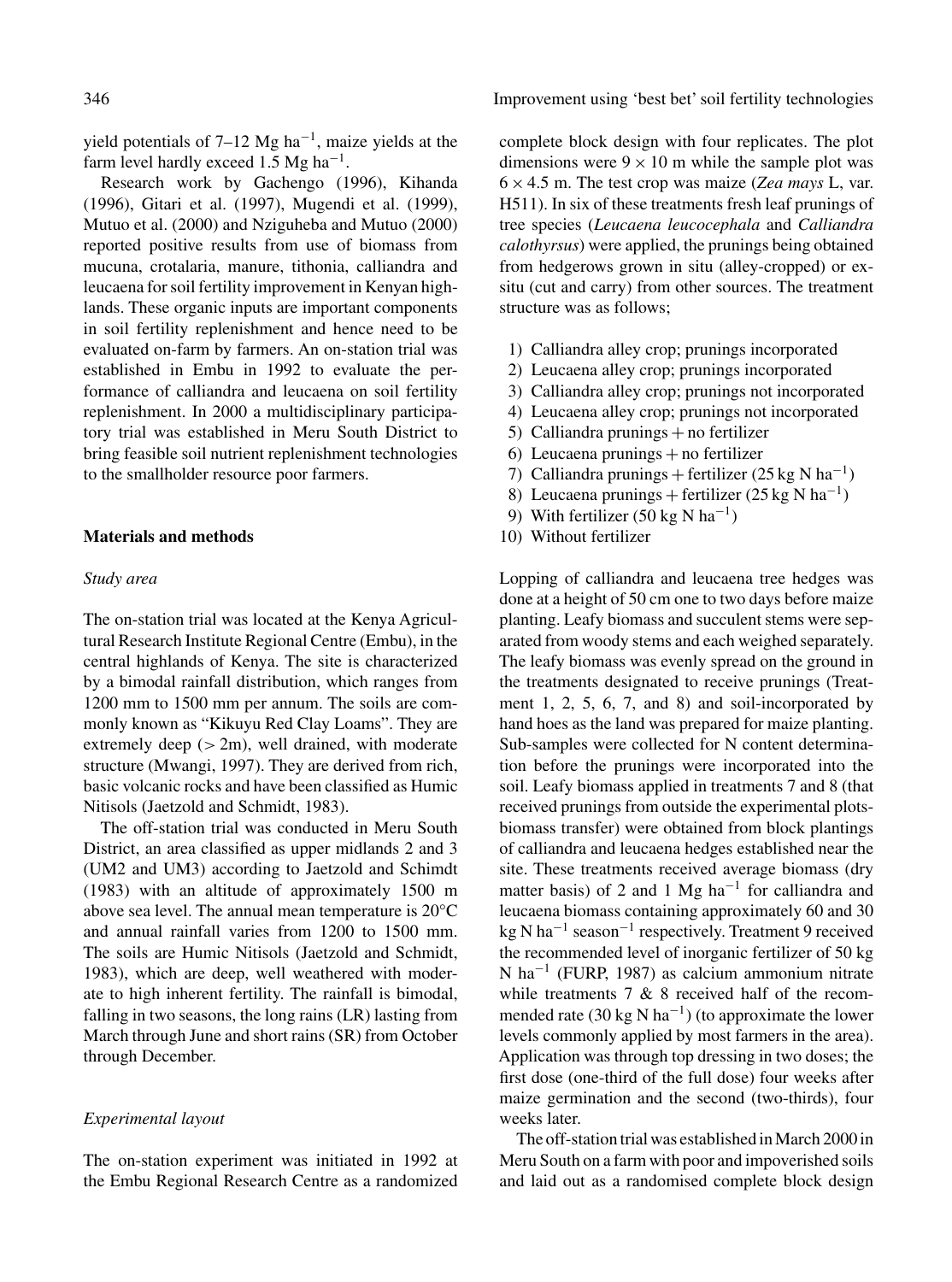#### Daniel Mugendi et al. 347

*Table 1.* Soil fertility replenishment technologies under experimentation in Meru south District, Kenya.

| No | Treatment                                 | Amount of N<br>supplied ( $kg \text{ ha}^{-1}$ ) |           |  |  |  |
|----|-------------------------------------------|--------------------------------------------------|-----------|--|--|--|
|    |                                           | Organic                                          | Inorganic |  |  |  |
| 1  | Mucuna pruriens alone                     |                                                  |           |  |  |  |
| 2  | Mucuna + 30 kg N ha <sup>-1</sup>         |                                                  | 30        |  |  |  |
| 3  | Crotalaria ochroleuca alone               |                                                  |           |  |  |  |
| 4  | Crotalaria + 30 kg N ha <sup>-1</sup>     |                                                  | 30        |  |  |  |
| 5  | Cattle manure                             | 60                                               |           |  |  |  |
| 6  | Cattle manure $+30$ kg N ha <sup>-1</sup> | 30                                               | 30        |  |  |  |
| 7  | Tithonia diversifolia                     | 60                                               |           |  |  |  |
| 8  | Tithonia + 30 kg N ha <sup>-1</sup>       | 30                                               | 30        |  |  |  |
| 9  | Calliandra calothrysus                    | 60                                               |           |  |  |  |
| 10 | Calliandra + 30 kg N ha <sup>-1</sup>     | 30                                               | 30        |  |  |  |
| 11 | Leucaena trichandra                       | 60                                               |           |  |  |  |
| 12 | Leucaena + 30 kg N ha <sup>-1</sup>       | 30                                               | 30        |  |  |  |
| 13 | Recommended rate of fertilizer            |                                                  | 60        |  |  |  |
| 14 | Control (No inputs)                       |                                                  |           |  |  |  |

(RCBD) with three replicates. The trial was researcherdesigned and managed, and the test crop was maize (*Zea mays* L, var. H513). Thirteen external soil fertility amendment inputs (technologies) were applied to give an equivalent amount of 60 kg N ha<sup> $-1$ </sup> except for the herbaceous legume treatments where the N quantity was determined by the amount of biomass harvested and incorporated in the respective treatments (Table 1). The fourteenth technology was the absolute control.

The herbaceous legumes were intercropped between two maize rows one week after planting maize. The legumes were left in the field after harvesting the maize until the start of the following season when they were cut, weighed, chopped and applied into the soil. The other organic materials (biomass transfer) were incorporated into the soil to a depth of 15 cm during land preparation. Compound fertilizer (23:23:0) was the source of N and was applied during sowing.Agronomic procedures for maize production were appropriately followed during all the seasons. At harvesting maize grain yield was determined.

Farmers'field days were held at the grain filling stage during each season where the farmers toured the experimental plots. The technologies used were described and farmers evaluated the various technologies and exchanged views about the different technologies. The farmers were then requested to select the technologies they wanted to take to their farms. Eventually, starting with the SR 2001, farmers started trying out some of the promising technologies in their own farms. The farmers applied the organic inputs as explained during the field days though some of them adapted the technologies to fit their socio-economic status. During harvesting, at the end of each growing season, maize grain yields and moisture content were determined.

All data on maize grain yields was subjected to analysis of variance (ANOVA) using Genstat and the means separated using LSD at 5% probability level.

## **Results and discussions**

## *On-station trial (maize grain yield)*

The average maize grain yields obtained in the onstation trial at Embu indicated that maize monocrop with prunings  $+30$  Kg N ha<sup>-1</sup> gave the highest yields of 3.3 Mg ha<sup>-1</sup> followed by maize monocrop + prunings, which gave 2.9 Mg ha<sup>-1</sup> (Table 2). Calliandra with prunings removed gave the lowest yields (1.2 Mg ha<sup>−</sup>1) followed by leucaena with prunings removed and control with 1.8 and 1.7 Mg ha<sup>−</sup><sup>1</sup> respectively. Leucaena alley cropped treatment with prunings incorporated (Treatment 2) gave better yields (2.8 Mg ha<sup> $-1$ </sup>) than the recommended fertilizer treatment  $(2.5 \text{ Mg ha}^{-1})$ , whereas the equivalent calliandra treatment (Treatment 1) performed poorer than the fertilizer treatment by recording an average yield of 2.1 Mg ha<sup>-1</sup>. It was further observed that all leucaena alley cropped treatments (with or without prunings incorporated) produced higher maize yields compared to similar calliandra alley cropped treatments.

These results concur with findings of Mafongoya and Nair (1997) and Mugendi et al. (1999) who reported significant maize yield increases following application of green manure. The leafy prunings incorporated into the soil (as green manure) at the beginning of the season decomposed and released nutrients especially nitrogen, which enhanced crop performance (Mugendi et al., 1999).

Treatments with prunings incorporated with fertilizer gave better maize grain yields compared to treatments with only prunings applied. This could be due to improved synchrony between nutrient release and uptake (Sanchez and Jama, 2002). Kapkiyai et al. (1998) reported that combination of organic and inorganic nutrient sources has been shown to result into synergy and improved synchronization of nutrient release and uptake by plants (leading to higher yields). Tian et al. (1993) reported that nutrient uptake and grain yield of the crop was higher when nitrogen was partially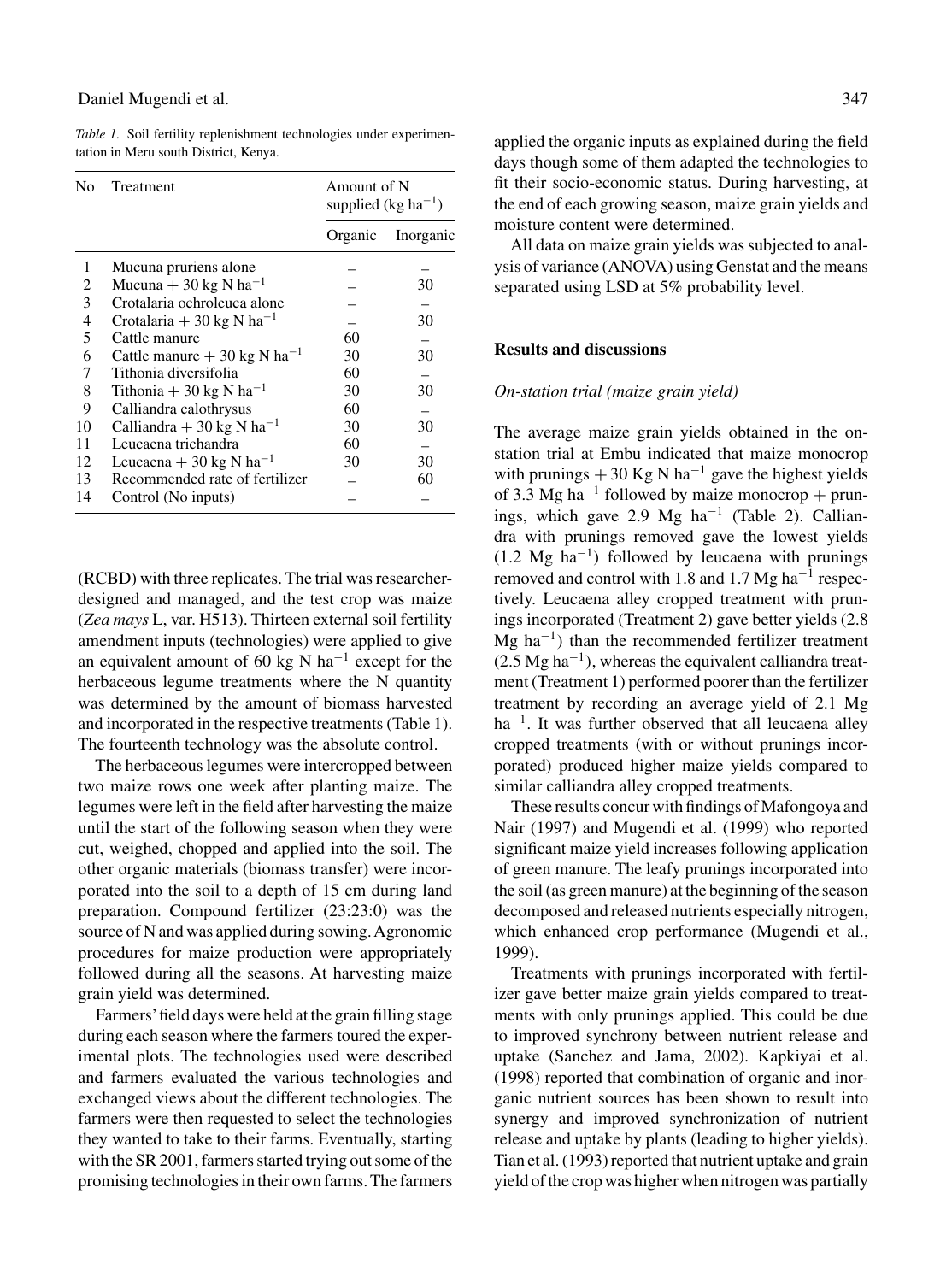| TRT        | LR<br>93      | SR.<br>93 | 94            | SR.<br>94 | LR<br>95 | SR.<br>95     | LR<br>96 | LR<br>97 | SR.<br>97 | LR.<br>98 | SR<br>98 | SR<br>99 | SR.<br>$00\,$ | SR.<br>01 | LR<br>02 | SR<br>02 | 03            | SR.<br>03 | Mean             |
|------------|---------------|-----------|---------------|-----------|----------|---------------|----------|----------|-----------|-----------|----------|----------|---------------|-----------|----------|----------|---------------|-----------|------------------|
|            | 2.4           | 0.1       | 0.3           | 3.2       | 3.4      | 2.4           | 2.0      | 2.3      | 4.3       | 2.7       | 0.7      | 2.7      | 2.5           | -1.5      | 0.8      | 1.8      | 2.7           | 2.9       | 22               |
| 2          | 2.2           | 0.2       | $0.2^{\circ}$ | 3.8       | 4.4      | 3.9           | 3.6      | 3.1      | 5.0       | 3.8       | 0.6      | 3.9      | 4.2           | 2.5       | 1.3      | 1.9      | 2.6           | 4.1       | 2.9              |
| 3          | 1.7           | 0.1       | 0.4           | 1.6       | 1.1      | 1.0           | 1.3      | 1.9      | 3.6       | 1.3       | 0.5      | 1.3      | 1.4           | 1.0       | 0.2      | 0.9      | 1.4           | 1.4       | 1.2              |
| 4          | 1.5           | 0.2       | 0.5           | 2.7       | 1.8      | 1.7           | 1.5      | 1.7      | 4.6       | 2.2       | 0.7      | 2.0      | 1.7           | 2.6       | 0.4      | 1.7      | 1.9           | 2.3       | 1.8              |
| 5          | 1.9           | 0.6       | 0.3           | 3.6       | 4.0      | 4.9           | 3.8      | 3.0      | 4.0       | 2.8       | 1.0      | 3.8      | 3.9           | 3.2       | 1.9      | 3.8      | 2.6           | 3.6       | 2.9              |
| 6          | 1.6           | 0.3       | 0.9           | 3.3       | 4.2      | 4.7           | 3.9      | 2.5      | 7.1       | 2.7       | 1.2      | 3.1      | 3.5           | 2.9       | 1.4      | 2.8      | 2.9           | 3.2       | 2.9              |
| 7          | 2.1           | 0.7       | 2.1           | 3.6       | 2.2      | 5.6           | 4.2      | 2.2      | 7.9       | 3.4       | 0.9      | 3.9      | 4.3           | 3.2       | 1.9      | 3.5      | 3.4           | 4.9       | 3.3              |
| 8          | 1.8           | 0.3       | 2.5           | 3.2       | 3.1      | 5.0           | 4.0      | 1.8      | 7.5       | 2.6       | - 1.1    | 4.4      | 4.6           | 3.3       | 1.9      | 3.6      | 3.2           | 4.6       | 3.3              |
| 9          | $1.6^{\circ}$ | 0.3       | 3.0           | 3.1       | 3.1      | $3.5^{\circ}$ | 3.6      | 2.0      | 4.1       | 2.9       | 0.7      | 2.8      | 2.1           | 2.5       | 1.6      | 2.1      | 2.1           | 4.3       | 2.5              |
| 10         | $1.4^{\circ}$ | 0.2       | 1.1           | 3.0       | 2.8      | 2.0           | 1.8      | 1.9      | 1.8       | 2.3       | 0.6      | 2.4      | 2.2           | 1.8       | 0.8      | -1.6     | -1.5          | 2.2       | 1.7              |
| <b>SED</b> | 0.8           | 0.1       | $0.2^{\circ}$ | 0.6       | 0.5      | 0.4           | 0.2      | 0.4      | 0.2       | 0.3       | 0.2      | 0.4      | 0.8           | 0.5       | 0.7      | 0.9      | $0.6^{\circ}$ | 0.5       | 0.2 <sub>z</sub> |

*Table 2.* Mean maize grain yield (Mg ha<sup>−1</sup>) from 1993 – 2003 seasons from various treatments at Embu, Kenya.

*Abbreviations*: SR = Short rains; LR = Long rains; TRT = Treatments; TRT 1 = Calliandra, prunings incorporated; 2 = Leucaena, prunings incorporated;  $3 =$  Calliandra, prunings not incorporated;  $4 =$  Leucaena, prunings not incorporated;  $5 =$  Calliandra prunings + no fertilizer;  $6 =$  Leucaena prunings + no fertilizer; 7 = Calliandra prunings + fertilizer (25 kg N/ha); 8 = Leucaena prunings + fertilizer (25 kg N/ha); 9 = fertilizer (50 kg N/ha); 10 = control; NB: There was a crop failure in the SR 1996, LR 1999, LR 2000 and LR 2001 seasons as a result of inadequate rainfall.

applied as prunings, indicating the importance of the combined addition of plant residue and fertilizer N for improving crop production.

Plots that received calliandra and leucaena prunings (biomass transfer), with and without fertilizer, gave identical average maize yields (Treatments 5 & 6 and 7 & 8). However, maize grain yields obtained in leucaena alley crop (with prunings incorporated or with prunings removed) treatments (Treatment 2 and 4) was significantly higher compared to calliandra alley crop (with prunings incorporated or with prunings removed) treatments (Treatment 1 and 3). This is an indication that leucaena can be used effectively in alley cropping arrangements to improve crop yields in the region (Mugendi et al., 1999; Mugwe and Mugendi, 1999). Other researchers working with calliandra have reported mixed performance. Some have reported improved crop yields (Heinneman, 1992; Rosecrance et al., 1992), while Gutteridge (1992) reported depressed or marginal yields. The poor performance of calliandra may be attributed to root morphology where root studies showed that over 95% of all maize roots were located in the top 90 cm while for calliandra and leucaena it was 60% and 25% respectively in the same depth (Mugendi et al., 2003).

Calliandra therefore competed with maize more intensely compared to leucaena whose greater percentages of roots were located below the effective rooting zone of the maize crop. Indeed, Jama et al. (1998) demonstrated that calliandra had the greatest root density in the top 15 cm of soil when compared to four other multipurpose tree species (*Eucalyptus grandis, Sesbania sesban, Markhamia lutea*, and *Grevillea robusta*) evaluated in the western highlands of Kenya.

### *Off-station*

Table 3 shows the average maize grain yields in the different treatments across the seven seasons from the offstation trial in Meru South. The maize grain yields were significantly different  $(P < 0.05)$  between treatments in the seven seasons.

Sole tithonia recorded the highest maize grain yield of 6.4 Mg ha<sup>−</sup><sup>1</sup> followed closely by tithonia with half recommended rate of inorganic fertilizer (6.3 Mg  $ha^{-1}$ ). The control recorded the lowest maize grain yields across the treatments and seasons with 2.2 Mg ha<sup>−</sup><sup>1</sup> followed closely by sole crotalaria with 2.6 Mg ha<sup> $-1$ </sup>(Table 2).

It was observed that in most of the seasons, the integration of organic and inorganic nutrient sources of N gave higher maize yields than all the other treatments during the seven seasons of the study. These results concur with results by Gachengo (1996), Mugendi et al. (1999), Mutuo et al. (2000) and Nziguheba and Mutuo (2000) on the integration of organic and inorganic soil fertility inputs. As noted by Vanlauwe et al. (2002), the integration of inorganic and organic nutrient inputs increases fertilizer use efficiency and provides a more balanced supply of nutrients to the crop.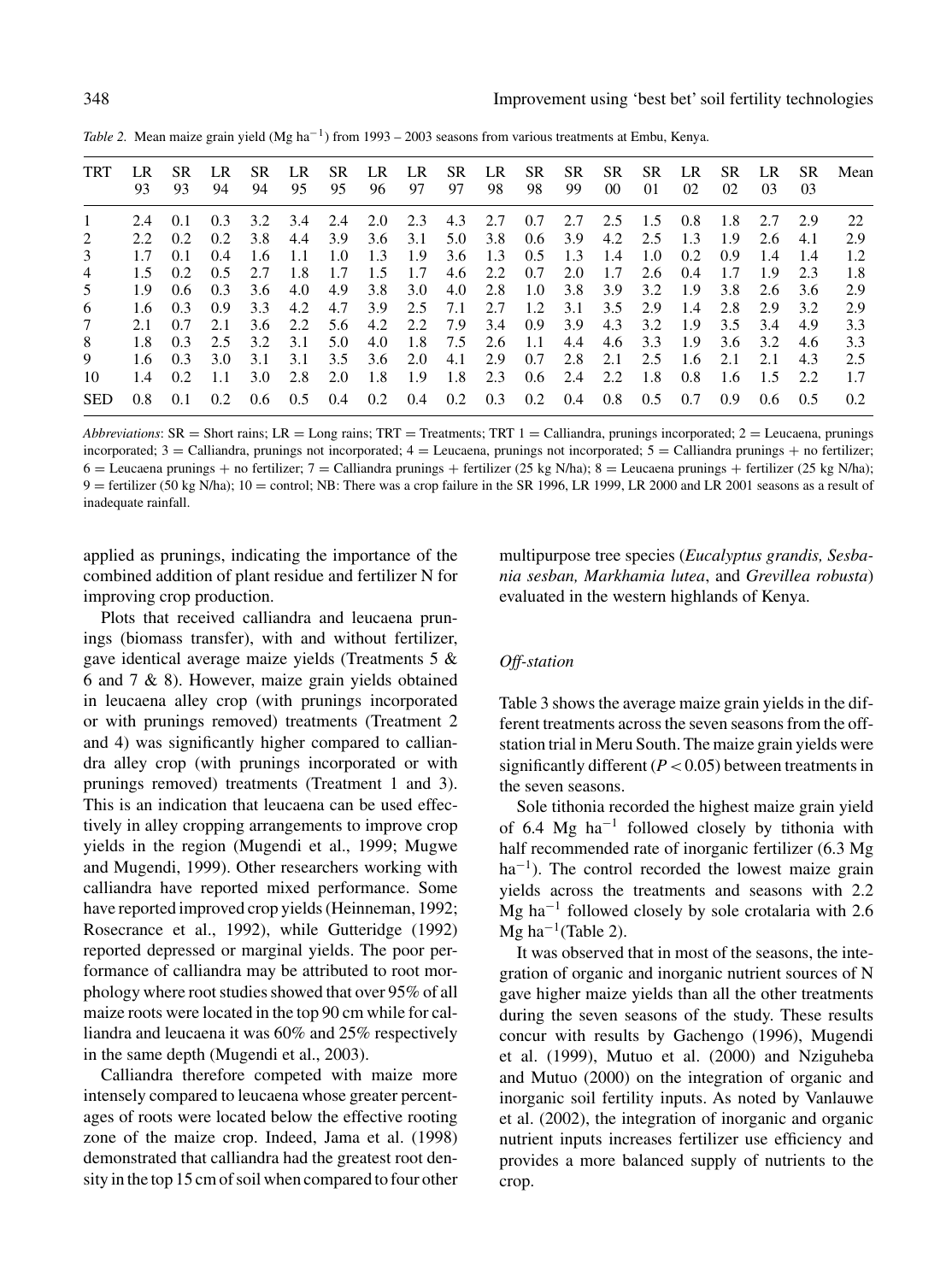### Daniel Mugendi et al. 349

*Table 3.* Maize yields (Mg ha<sup>−</sup>1) under different technologies from 2000 to 2003 in Chuka, Meru South District, Kenya.

| Treatment  | Seasons<br>Grain weight (Mg ha <sup>-1</sup> ) |         |         |         |         |         |         |                  |  |  |
|------------|------------------------------------------------|---------|---------|---------|---------|---------|---------|------------------|--|--|
|            | LR 2000                                        | SR 2000 | LR 2001 | SR 2001 | LR 2002 | SR 2002 | LR 2003 | Mean             |  |  |
| 1          | 1.3                                            | 4.0     | 2.4     | 3.7     | 3.2     | 5.1     | 3.0     | 3.2              |  |  |
| 2          | 0.9                                            | 2.1     | 1.9     | 1.8     | 3.5     | 4.3     | 4.0     | 2.6              |  |  |
| 3          | 1.4                                            | 4.4     | 3.2     | 2.7     | 3.8     | 4.8     | 4.3     | 3.5              |  |  |
| 4          | 1.4                                            | 3.4     | 2.4     | 3.2     | 4.3     | 5.9     | 4.9     | 3.6              |  |  |
| 5          | 1.2                                            | 6.7     | 3.7     | 4.6     | 4.2     | 6.1     | 5.0     | 5.3              |  |  |
| 6          | 1.2                                            | 6.5     | 4.9     | 2.9     | 5.9     | 5.0     | 6.5     | 5.5              |  |  |
| 7          | 1.2                                            | 6.6     | 4.3     | 6.5     | 5.4     | 7.0     | 7.4     | 6.4              |  |  |
| 8          | 0.7                                            | 6.0     | 2.8     | 4.5     | 4.5     | 7.6     | 6.5     | 5.4              |  |  |
| 9          | 1.0                                            | 6.1     | 4.0     | 5.8     | 4.7     | 6.3     | 6.4     | 5.7              |  |  |
| 10         | 1.3                                            | 6.8     | 5.4     | 5.6     | 5.4     | 6.2     | 7.2     | 6.3              |  |  |
| 11         | 1.1                                            | 5.8     | 4.3     | 5.1     | 4.3     | 7.2     | 6.2     | 5.7              |  |  |
| 12         | 1.3                                            | 6.1     | 3.7     | 4.4     | 5.0     | 7.2     | 6.2     | 5.7              |  |  |
| 13         | 1.4                                            | 6.3     | 5.0     | 3.2     | 4.3     | 5.8     | 5.5     | 5.3              |  |  |
| 14         | 0.6                                            | 2.6     | 1.2     | 1.5     | 1.8     | 2.6     | 2.8     | $2.2\phantom{0}$ |  |  |
| <b>LSD</b> | 0.2                                            | 0.2     | 0.4     | 0.4     | 0.3     | 0.4     | 0.5     | 0.3              |  |  |

Treatment (1 = Mucuna; 2 = Crotalaria; 3 = Mucuna + 1/2 fert; 4 = Crotalaria + 1/2 fert 5 = manure; 6 = manure + 1/2 fert; 7 = tithonia;  $8 =$ calliandra;  $9 =$ leucaena;  $10 =$ tithonia + ½ fert;  $11 =$ calliandra + ½ fert;  $12 =$ leucaena + ½ fert;  $13 =$ rec fert;  $14 =$ control).

## *On-farm*

Farmers visiting the field days in Meru South chose some of the technologies that were demonstrated to them and started trying them out in their farms starting with the SR 2001 season. Results showed that more technologies were implemented in LR 2002 and SR 2002 than in 2001 (Table 4).

Also, maize grain increased as a result of using the introduced technologies over the seasons (Table 3). However, the yields varied significantly among treatments/technologies and across seasons. Mucuna  $+30$ kg N ha<sup>-1</sup>, cattle manure + 30 kg N ha<sup>-1</sup> and leucaena alone gave the highest yields of more than 4.5 Mg ha<sup>−</sup>1during SR 2002 an indication that these are some of the technologies that could be recommended as bets bet for farmers. Generally, modifications by farmers, mainly mixing of the different organic materials, were observed to give higher yields than most of the other practices implemented by the farmers. The main reason advanced by farmers for mixing the materials was that they lacked adequate materials for incorporation and that they already knew that their soils were low in soil fertility and thus needed large amounts of biomass. The materials mixed mainly consisted of the easily available organics (tithonia and manure) and the herbaceous legumes. Farmers indicated that they added manure or tithonia to the legumes so that the legumes would grow vigorously and provide a lot of biomass for applying into the soil during the following season. This is important, as the amount of plant nutrients supplied via organic materials is highly dependant on the quantity of the organic materials applied (Mathews et al., 1992).

These farmer innovations could hold the key to improving soil productivity in the region as farmers report inadequate biomass for incorporation into the soil as a major constraint. Akiwumi and Chinau (2002) reported modification of alley farming technology for soil fertility improvement in Nigeria and noted that farmers'innovations is what finally remain on farmers' fields as this is what best suits the farmers needs.

#### **Impact of the introduced technologies**

Farmers practicing the new technologies initially mentioned lack of sufficient biomass (tithonia, calliandra and leucaena) and finances to purchase manure and fertilizer in the required quantities as some of the constraints to adoption of the proposed soil fertility improvement technologies. However, with time they started planting trees for biomass production along fences and on terraces. They have also learnt how to manage manure more effectively. Some of the farmers have modified the technologies to fit in their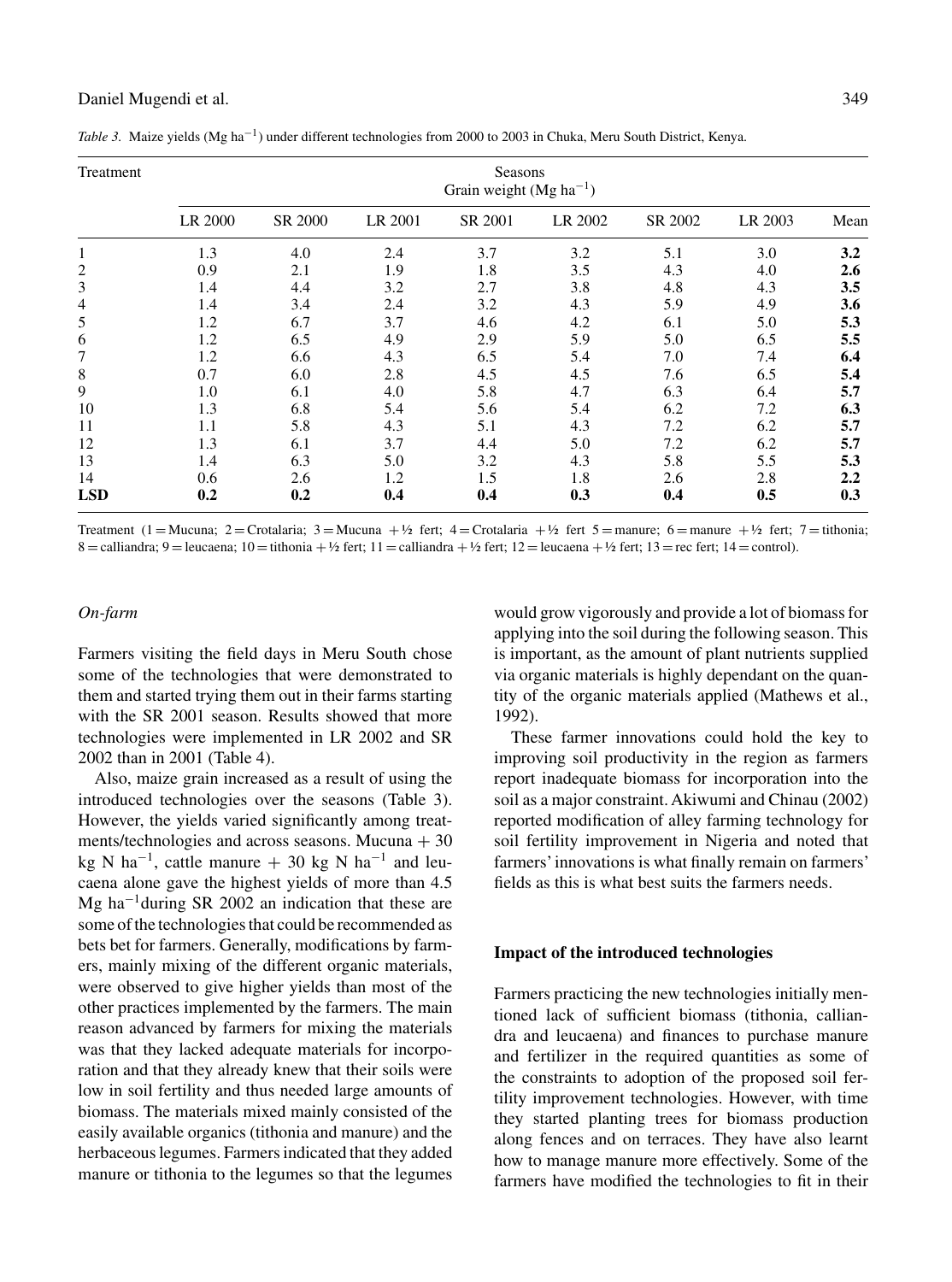| Technology                                         | Seasons<br>Grain weight (Mg ha <sup>-1</sup> ) |         |         |  |
|----------------------------------------------------|------------------------------------------------|---------|---------|--|
|                                                    | SR 2001                                        | LR 2002 | SR 2002 |  |
| Mucuna                                             |                                                | 1.6     | 2.7     |  |
| Crotalaria                                         |                                                | 0.4     | 2.5     |  |
| Mucuna + 30 kg N ha <sup>-1</sup>                  | 2.4                                            | 1.2     | 5.3     |  |
| Crotalaria + 30 kg N ha <sup>-1</sup>              | 3.3                                            | 4.5     |         |  |
| Cattle manure                                      | 0.3                                            | 2.1     | 4.2     |  |
| Cattle manure $+30$ kg N ha <sup>-1</sup>          | 2.8                                            | 3.0     | 4.8     |  |
| Tithonia                                           | 1.9                                            | 1.3     | 2.4     |  |
| Leucaena                                           | 3.7                                            | 0.2     | 4.7     |  |
| Tithonia + 30 kg N ha <sup>-1</sup>                |                                                | 2.8     | 3.4     |  |
| Calliandra + 30 kg N ha <sup>-1</sup>              |                                                | 1.2     | 4.4     |  |
| Leucaena + 30 kg N ha <sup>-1</sup>                | 2.4                                            | 2.1     |         |  |
| $60 \text{ kg N} \text{ ha}^{-1}$                  | 3.2                                            | 3.0     | 3.9     |  |
| *Cattle manure + tithonia                          | 1.8                                            |         | 4.2     |  |
| *Cattle manure + mucuna + 30 kg N ha <sup>-1</sup> |                                                | 4.3     | 3.3     |  |
| Control                                            | 1.0                                            | 0.4     | 1.4     |  |
| <b>SED</b>                                         | 1.1                                            | $1.2\,$ | $1.5\,$ |  |

*Table 4.* Average on-farm maize yields (Mg ha<sup>−1</sup>) under different technologies during the SR 2001, LR 2002 and SR 2002 seasons at Chuka, Meru South District.

<sup>∗</sup>Modification by farmers.

own environments in very innovative ways; for example, instead of maize some farmers started growing vegetables using tithonia. The participating farmers said that they had observed better performance of crops using the new technologies and that the cost of production had been reduced and soil fertility improved. In the SR 2002, 206 farmers were already working with these technologies.

#### **Conclusions and recommendations**

The on-station and off-station trials showed promising results in using organic inputs for soil fertility improvement when they are incorporated into the soil. At Embu on-station trial, maize monocrop with prunings of either calliandra or leucaena applied gave highest yields of about 3.5 Mg ha<sup>-1</sup> season<sup>-1</sup>. On average, leucaena alley cropping treatment gave better yields than the recommended rate of fertilizer, and calliandra alley crop treatments. At the off-station trial at Meru south, tithonia alone and tithonia combined with 30 kg N ha<sup> $-1$ </sup> gave the highest overall yields of more than 6.0 Mg ha<sup>-1</sup>. Generally, integration of organic and inorganic nutrient sources gave highest yields which were attributed to increased fertilizer use efficiency and provision of more balanced nutrients to the crop. On the individual farms, farmers modified the technologies by mixing the different organic materials, for example, manure plus legumes. These farmer modifications gave among the highest yields possibly due to increased nutrient supply. Farmers practicing the new technologies benefited from increased crop yields and have tried to cope with the problem of lack of adequate biomass by planting trees for biomass production on their farms.

Application of organic materials, especially calliandra, leucaena and tithonia to improve crop production should be encouraged among smallholder farmers. Alley cropping using calliandra adversely affected crop production and should not be recommended for this area. There is need for farmer follow-up to assess adoption process and technology adaptation.

## **Acknowledgements**

The authors would like to thank the Rockefeller Foundation, the Swedish International Development Agency (Sida) through the National Agroforestry Research Project and AfNet (TSBF-CIAT) for continued support for this research work. The support from the collaborators from KARI, KEFRI and ICRAF, the staff of National Agroforestry Research